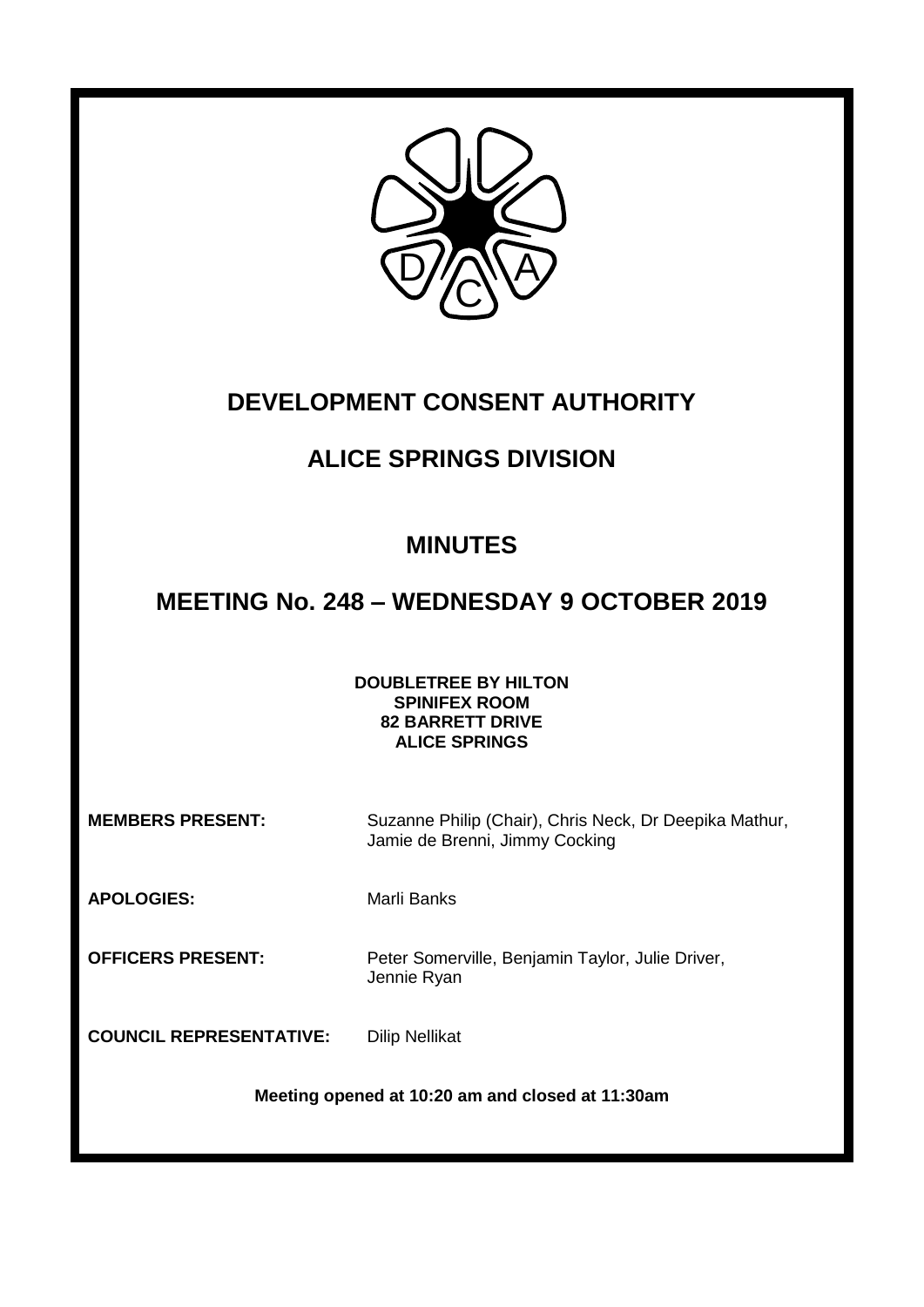**THE MINUTES OF THE EVIDENTIARY STAGE AND THE DELIBERATIVE STAGE ARE RECORDED SEPARATELY. THESE MINUTES RECORD THE DELIBERATIVE STAGE. THE TWO STAGES ARE GENERALLY HELD AT DIFFERENT TIMES DURING THE MEETING AND INVITEES ARE PRESENT FOR THE EVIDENTIARY STAGE ONLY.**

#### **ITEM 1 PA2019/0307 CARPORT AND GARAGE ADDITIONS TO AN EXISTING SINGLE DWELLING AND AN INDEPENDENT UNIT, WITH REDUCED SIDE AND REAR SETBACKS LOT 8426, 12 MIRUS COURT, SUBURB OF LARAPINTA**

# **APPLICANT NICHOLAS RIEPER**

Nicholas Rieper (Applicant) sent his apology as he was unable to attend the meeting.

**RESOLVED** That the Development Consent Authority varies the requirements of Clause 7.3 **0103/19** (Building Setbacks of Residential Buildings and Ancillary Structures) and Clause 7.5 (Private Open Space) of the Northern Territory Planning Scheme, and pursuant to section 53(a) of the *Planning Act 1999*, consents to the application to develop Lot 8426 (12) Mirus Court, Suburb of Larapinta, Town of Alice Springs for the purpose of carport, independent unit and garage additions to an existing single dwelling with reduced side and rear setbacks, subject to the following conditions:

# **CONDITIONS**

- 1. The works carried out under this permit shall be in accordance with the drawings submitted with the application and endorsed as forming part of this permit.
- 2. The owner of the land must enter into agreements with the relevant authorities for the provision of water supply, sewerage and electricity services to the development shown on the endorsed plans in accordance with the authorities' requirements and relevant legislation at the time.
- 3. Stormwater is to be collected and contained within the site or discharged into the drainage network to the technical standards of and at no cost to Alice Springs Town Council to the satisfaction of the consent authority.
- 4. Boundary fencing between the private open space areas for the independent unit and the adjoining lots must be fenced to a minimum height of 1.8m.

# NOTES:

- 1. This development permit does not grant "building approval" for the proposed structure. The Building Code of Australia requires that certain structures within 900mm of a boundary meets minimum fire resistance level requirements and you are advised to contact a registered private Building Certifier to ensure that you have attained all necessary approvals before commencing demolition or construction works.
- 2. The Department of Environment and Natural Resources advises that construction work should be conducted in accordance with the Northern Territory Environment Protection Authority's Noise Guidelines for Development Sites. The guidelines specify that on-site construction activities are restricted to between 7am and 7pm Monday to Saturday and 9am to 6pm Sunday and Public Holidays. For construction activities outside these hours refer to the guidelines for further information.
- 3. A "Permit to Work Within a Road Reserve" may be required from the Alice Springs Town Council before commencement of any work within the road reserve.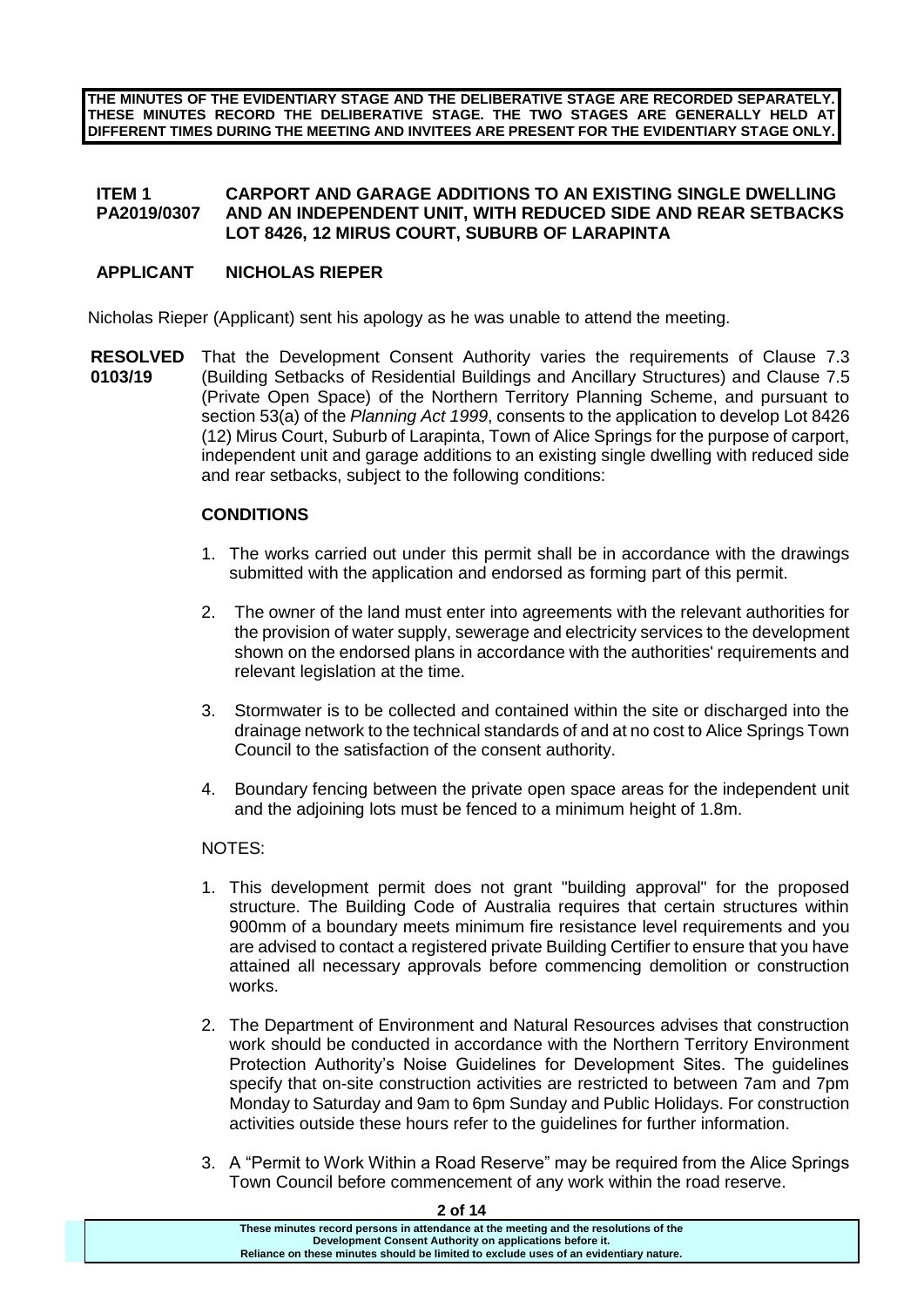4. The Power and Water Corporation advises that the Water and Sewer Services Development Section [\(waterdevelopment@powerwater.com.au\)](mailto:waterdevelopment@powerwater.com.au) and Power Network Engineering Section [\(powerconnections@powerwater.com.au\)](mailto:powerconnections@powerwater.com.au) should be contacted via email a minimum of 1 month prior to construction works commencing in order to determine the Corporation's servicing requirements, and the need for upgrading of on-site and/or surrounding infrastructure.

# **REASONS**

- 1. Pursuant to section 51(a) of the *Planning Act 1999*, in considering a development application, the Development Consent Authority (the consent authority) must take into account any planning scheme that applies to the land to which the application relates. The proposed carport, independent unit and garage additions:
	- a) are of a form, scale and character that may reasonably expected within Zone SD (Single Dwelling Residential) of the NT Planning Scheme; and
	- b) are expected to be compatible with the existing development within the immediate locality and suburb of Larapinta more generally.
- 2. Variations are granted to the clause 7.3 (Building Setback of Residential Buildings and Ancillary Structures) of the Northern Territory Planning Scheme as:
	- a) The existing development and irregular shape of the site in conjunction with a 3m wide sewerage easement adjacent to the northern side boundary substantially constrain design opportunities for garage and independent unit additions of the size and form proposed;
	- b) The carport will cover an existing parking area;
	- c) The proposed additions are of a scale and form that is compatible with other residential development in the immediate locality;
	- d) Mirus Court includes predominantly single storey single dwellings and ancillary structures;
	- e) The reduced side and rear setbacks are not expected to result in any undue or significant building massing when viewed from the street or other properties;
	- f) The carport and garage design will provide for improved visual privacy between the site and adjoining lots;
	- g) The independent unit will not overlook private open space or living areas of any adjoining property;
	- h) The owners of the affected adjoining properties were notified of the proposed development and no submissions were received; and
	- i) The development is not expected to frustrate the purpose of clause 7.3.

In accordance with Clause 2.5 (Exercise of Discretion by the Consent Authority) of the NT Planning Scheme, the above circumstances are considered, cumulatively to constitute special circumstances that justify the granting of variations to clause 7.3.

- 3. A variation is granted to the requirements of clause 7.5.2(a) (Private Open Space) of the Northern Territory Planning Scheme, to allow a reduced minimum width dimension for the independent unit open space provision as:
	- a) The proposed open space is:
		- (i) expected to provide sufficient space for domestic purposes and contribute to a good level of amenity to the occupant/s;
		- (ii) appropriately sited, permeable and open to the sky;
		- (iii) includes capacity for deep soil shade tree planting;
	- b) The design is expected to be functional and allow convenient access between the independent unit and private open space;
	- c) The private open space for the independent unit is required to be screened from adjoining lots to comply with clause 7.5.4 of the Planning Scheme; and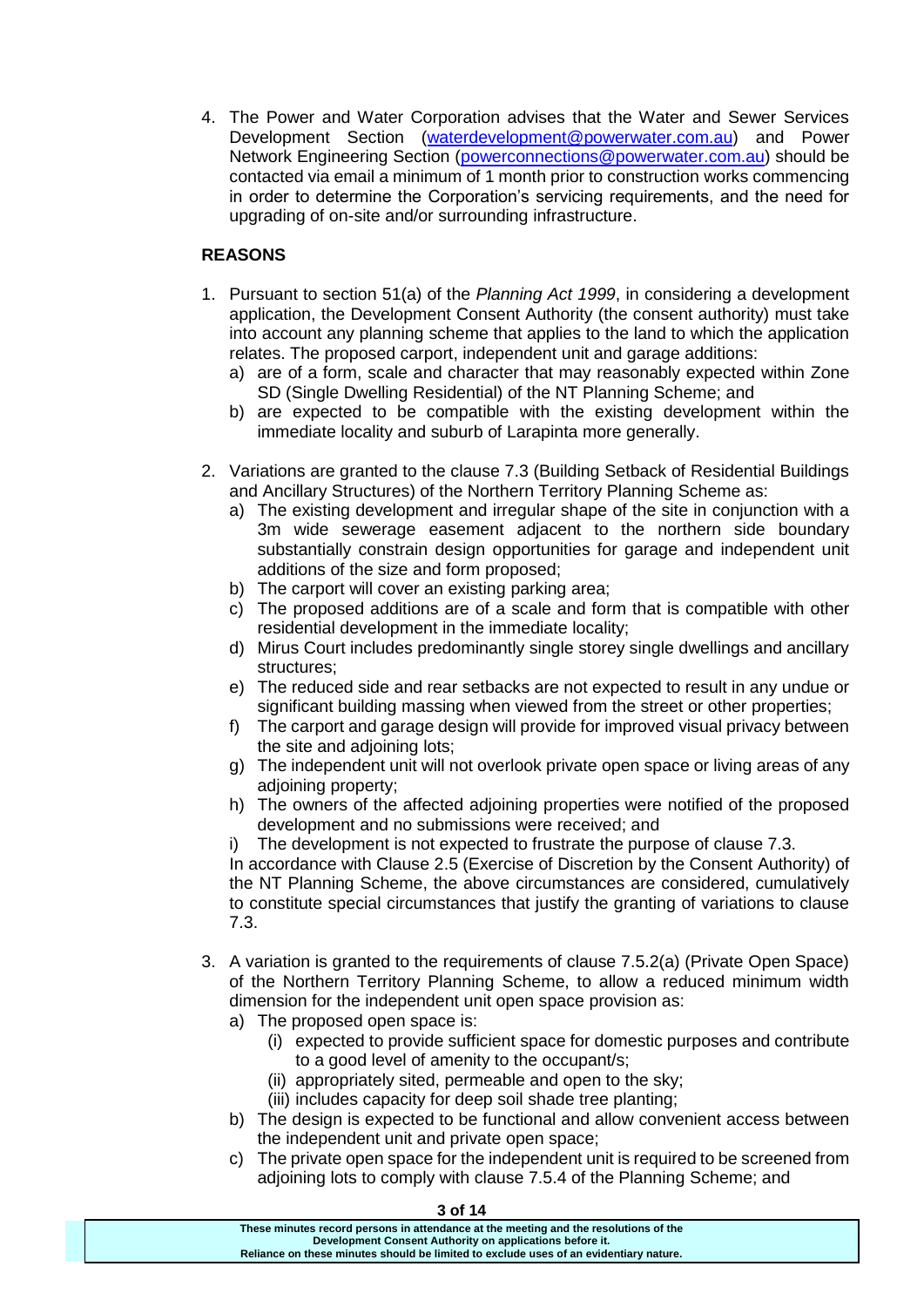d) The design provides opportunities for good passive surveillance of the primary open space area from the kitchen.

The above circumstances are considered, cumulatively to constitute special circumstances that justify the granting of a variation to clause 7.5.2(a).

- 4. Pursuant to section 51(b) of the *Planning Act 1999*, in considering a development application, of the consent authority must take into account any proposed amendments to such a planning scheme:
	- a) That have been or are on exhibition under Part 2, Division 3;
	- b) In respect of which a decision has not been made under Part 2, Division 5; and
	- c) That are relevant to the development proposed in the development application;

Pursuant to section 27 of the *Planning Act 1999*, proposed Planning Scheme Amendment PA2017/0203 was on public exhibition from 31 May 2019 to 28 June 2019. PA2017/0203 seeks to amend clause 7.5 (Private Open Space) of the NT Planning Scheme to clarify the purpose of the clause and introduce greater design flexibility for single dwellings on small lots. An assessment of the development application against the proposed amendments to clause 7.5 (Private Open Space) of the NT Planning Scheme identified that the proposed private open space arrangements proposed within the development application will largely comply with criteria proposed within PA2017/0203, with only a minimal variation to the minimum width dimension.

- 5. Pursuant to section 51(e) of the *Planning Act 1999*, in considering a development application, of the consent authority must take into account any submissions made under section 49, and any evidence or information received under section 50, in relation to the development application. No public submissions or local authority submissions were received under Section 49 of the *Planning Act 1999* with respect to the proposal.
- 6. Pursuant to section 51(m) of the *Planning Act 1999*, in considering a development application, of the consent authority must take into account the public utilities or infrastructure provided in the area in which the land is situated, the requirement for public facilities and services to be connected to the land and the requirement, if any, for those facilities, infrastructure or land to be provided by the developer for that purpose. The conditions and advisory notes of approval are intended to assist in ensuring service authority interests are duly recognised in terms of works within and affecting the road reserves, stormwater drainage and electricity, sewerage and water services.
- 7. Pursuant to section 51(n) of the *Planning Act 1999*, in considering a development application, of the consent authority must take into account the potential impact on the existing and future amenity of the area in which the land is situated. The additions are not expected to have any material impact of the amenity of any other property or the streetscape and the development is expected to offer a good level of amenity for the occupants of both dwellings.
- **ACTION:** DAS to prepare a Notice of Consent and Development Permit

**4 of 14**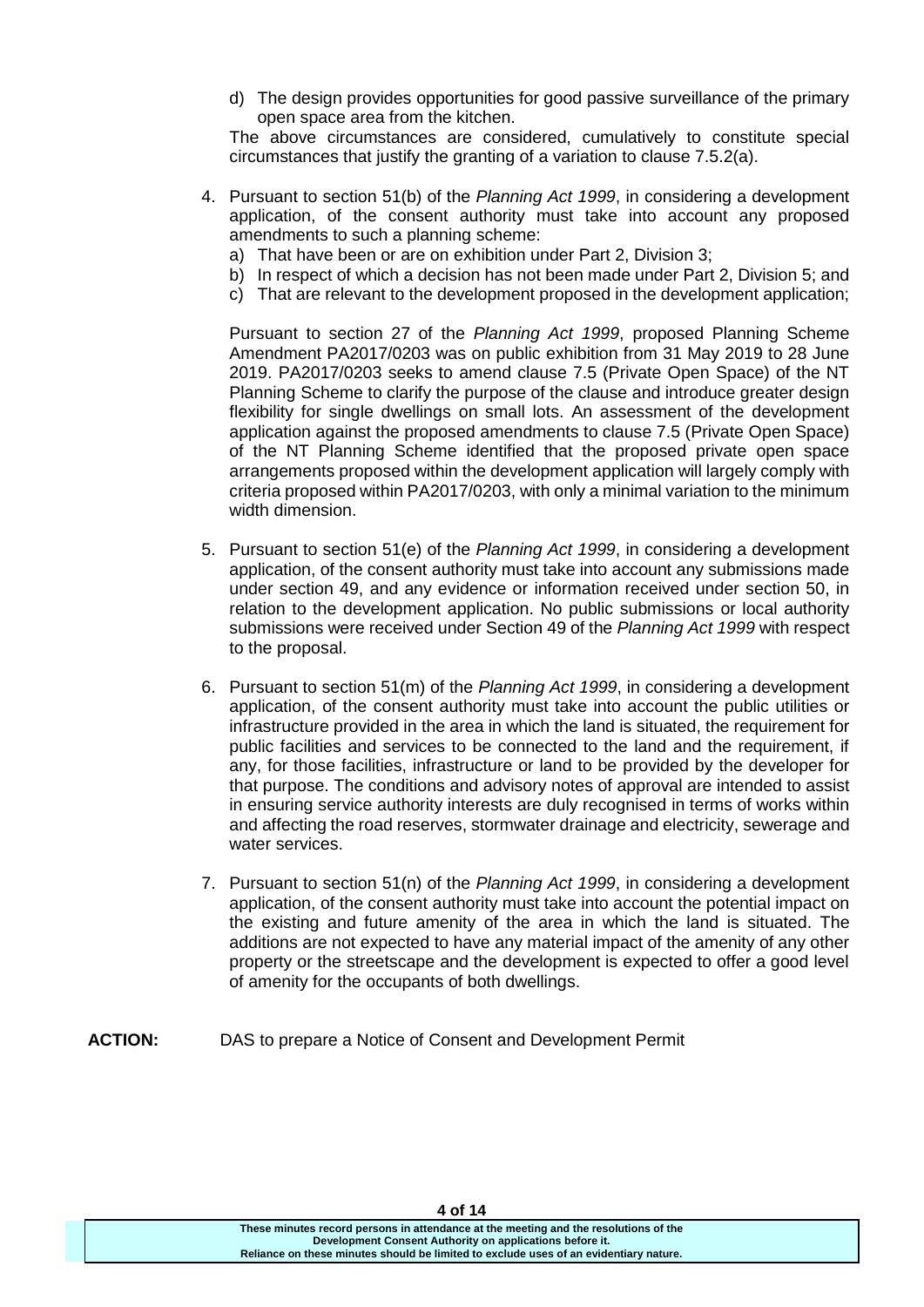#### **ITEM 2 PA2019/0322 CONSTRUCT SERVICE STATION AND ALTERATIONS TO EXISTING RESTAURANT LOT 6403, 45 STUART HIGHWAY, TOWN OF ALICE SPRINGS**

# **APPLICANT ADELAIDE NOMINEES PTY LTD**

Kieron Barnes (Senior Associate, Ekistics Planning and Design), Ben Wilson (Traffic Engineer, CIRQA) and Sam Morris (Developer, Accord Property) attended the meeting and spoke further to the application.

Ben Wilson tabled an updated plan of the turn path diagram for larger vehicles.

Sean Loader, Business Manager, St Philips College spoke further to the comments already submitted.

- **RESOLVED 0104/19** That, pursuant to section 46(4)(b) of the *Planning Act 1999*, the Development Consent Authority defer consideration of the application to develop Lot 6403, 45 Stuart Highway, Town of Alice Springs for the purpose of a service station and alterations to existing restaurant to require the applicant to provide the following additional information that the Authority considers necessary in order to enable the proper consideration of the application:
	- 1. Evidence of the resolution of the concerns identified by the Alice Springs Town Council and Transport and Civil Services Division of the Department of Infrastructure, Planning and Logistics in their respective comments on the proposed development. Revised documentation must demonstrate that the Transport and Civil Services Division consents to proposed access/egress arrangements to the Stuart Highway.
	- 2. Confirmation that the Traffic Impact Assessment has taken into account vehicle movements associated with:
		- (a) the service station approved to be constructed on Lot 349, 43 Stuart Highway (Development Permit DP17/0064); and
		- (b) campervans, vehicles towing caravans, trailers and the like (access / egress to the subject site and vehicle movements within the site).
		- (c) Updated drawings:
		- (a) addressing any design changes required in response to point 1 (above):
		- (b) changing the "loading bay" for the service station into a car parking space;
		- (c) confirming the separation distance between fuel bowsers and restaurant complies with sub-clause 2(a) of Clause 8.1.4 of the NT Planning Scheme;
		- (d) confirming that the length, width, height and access arrangements for the restaurant loading bay will comply with Clause 6.6 (Loading Bays) of the NT Planning Scheme;
		- (e) demonstrating that the dimension and manoeuvring requirements of Clause 6.5.3 (Parking Layout) and Clause 8.1.4 (Service Stations) of the NT Planning Scheme will be complied with.
		- (f) Confirming that there will not be "high flow bowsers" within the development;
		- (g) Showing the location of any designated area for service station customers to check water and air levels of vehicles;
		- (h) Including the location of the PAWC water meter and any required backflow prevention device.

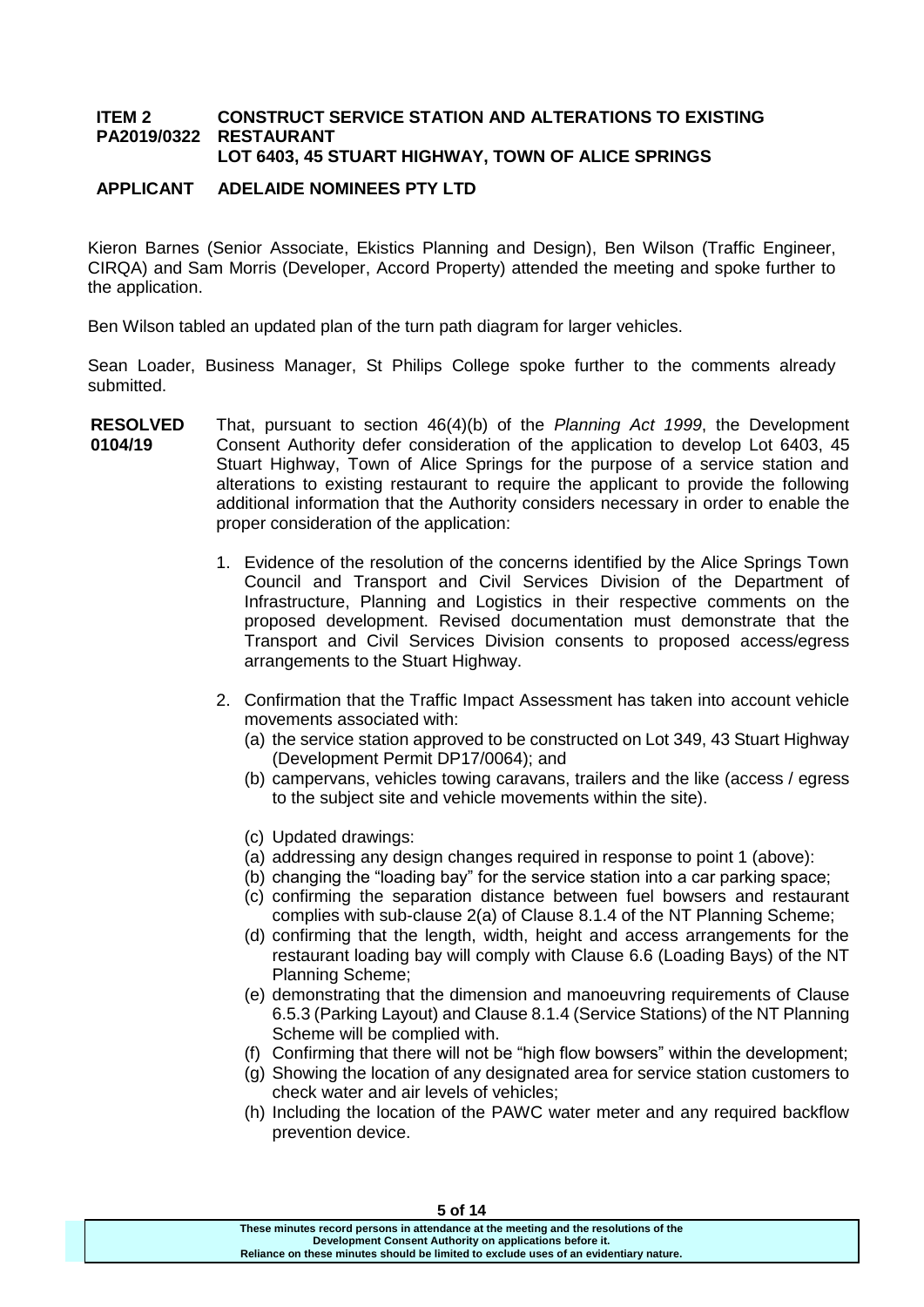### REASONS

- 1. Pursuant to section 51(m) of the *Planning Act 1999,* the Development Consent Authority must take into account the public utilities or infrastructure provided in the area in which the land is situated, the requirement for public facilities and services to be connected to the land and the requirement, if any, for those facilities, infrastructure or land to be provided by the developer for that purpose.. Evidence of the resolution of the concerns identified by the Alice Springs Town Council and Department of Infrastructure Planning and Logistics in their respective comments on the proposed development is considered necessary.
- 2. Pursuant to Section 46(4)(b) of the *Planning Act 1999*, the Development Consent Authority may request relevant information if it considers the information necessary in order to enable proper consideration of the application. Despite negotiations between the applicants, the Transport and Civil Services Division of the Department of Infrastructure Planning and Logistics and the Alice Springs Town Council the outstanding traffic management issues remain unresolved. As such, the Development Consent Authority requires confirmation that these issues have been resolved to enable proper consideration of the application.
- 3. Stuart Highway is Zoned Main Road and under the care, control and maintenance of the Transport and Civil Services Division of the Department of Infrastructure, Planning and Logistics. Clause 13.2 (Land Adjacent to Main Roads) of the NT Planning Scheme specifies that access to a use or development or proposed use or development from a main road is to be in accordance with the requirements of the agency responsible for the road. Pursuant to section 52 of the *Planning Act 1999*, the Development Consent Authority must not consent to a development unless it will comply with Clause 13.2 of the Scheme.
- 4. The application (as amended) has not demonstrated that the minimum dimensions contained in Clause 6.5.3 (Parking Layout), Clause 6.6 (Loading Bays) and Clause 8.1.4 (Service Stations) of the NT Planning Scheme will be complied with.
- **ACTION:** DAS to prepare a letter of deferral

#### **ITEM 3 PA2019/0325 MEDICAL CONSULTING ROOMS IN AN EXISTING SINGLE DWELLING AND HOME BASED CONTRACTING (DESERT SPRINGS CLEANING SERVICES) IN A DEFINED FLOOD AREA LOT 1402, 6 ACHILPA STREET, SUBURB OF THE GAP**

# **APPLICANT HEALING SANDS THERAPY CENTRE – BRENDAN BROWNE**

Brendan Browne (Applicant) was overseas and sent his apology that he was unable to attend the meeting.

**RESOLVED 0105/19** That, the Development Consent Authority vary the requirements of Clause 6.5.1 (Parking Requirements) and Clause 6.5.3 (Parking Layout) of the Northern Territory Planning Scheme, and pursuant to section 53(a) of the *Planning Act 1999* consent to the application to develop Lot 1402, 6 Achilpa Street, Town of Alice Springs, for the purpose of medical consulting rooms (Therapeutic Massage and Colonic Irrigation) and home based contracting (Desert Springs Cleaning Service) on the site of an existing single dwelling in a Defined Flood Area, subject to the following conditions: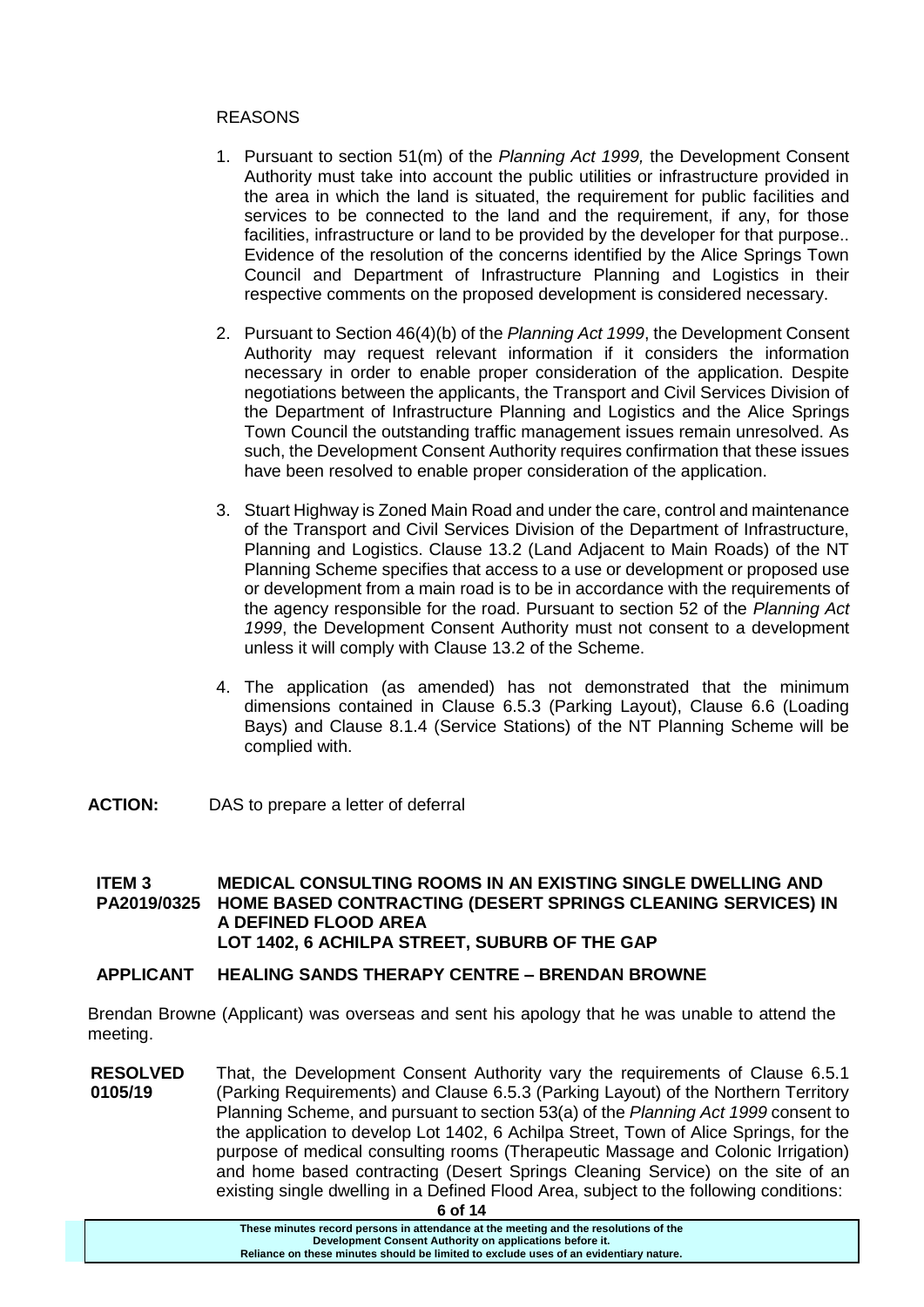# **CONDITION PRECEDENT**

- 1. Prior to the endorsement of plans and prior to commencement of works (including site preparation), an amended site plan to the satisfaction of the consent authority must be submitted to and approved by the consent authority. When approved, the plan will be endorsed and will then form part of the permit. The plan must be drawn to scale with dimensions and must be generally in accordance with the plan submitted with the application ('Page 27 of 47' contained within the DAS DIPL agenda report) but modified to show:
	- (a) building setback dimensions of the proposed shed and verandah compliant with sub-clause 4 of Clause 7.3 (Building Setbacks of Residential Buildings and Ancillary Structures) of the NT Planning Scheme;
	- (b) a minimum of 4 car parking spaces (2.5m wide x 5.5m long) accommodated within the site (ie: 2 spaces for the occupants of the single dwelling and 2 additional spaces for the medical consulting room/home based contracting).
	- (c) A dust suppressed surface treatment of the driveway and car parking spaces.

# **GENERAL CONDITIONS**

- 2. The works carried out under this permit shall be in accordance with the drawings endorsed as forming part of this permit.
- 3. The use and/or development as shown on the endorsed plans must not be altered without the further consent of the consent authority.
- 4. All clients for the medical consulting room are to be seen on an appointment only basis.
- 5. Treatments provided by the medical consulting room are to be provided only by a resident of the single dwelling on 6 Achilpa Street, The Gap.
- 6. The home based contracting use (Desert Cleaning Services) may only be used as follows:
	- (a) The total area of the site that is used for the home based contracting (including areas used temporarily) is not to exceed  $30m^2$ ;
	- (b) No greater demand or load is imposed on the services provided by a public utility organisation than that which is ordinarily required in the locality;
	- (c) No sign is displayed, other than a business sign that is not more than  $0.5m<sup>2</sup>$ in area;
	- (d) No goods or equipment are visible from outside the site; and
	- (e) Not more than one vehicle kept on the site is used for the purpose of the home based contracting.
- 7. Stormwater is to be collected and contained within the site or discharged into the drainage network to the technical standards of, and at no cost to Alice Springs Town Council to the satisfaction of the consent authority.
- 8. Any new (or alterations to existing arrangements to the) kerb crossover/s and driveway/s (works within the road reserve) to the development approved by this permit are to meet the technical standards of the Alice Springs Town Council, to the satisfaction of the consent authority.
- 9. The owner of the land must enter into agreements with the relevant authorities for the provision of water supply, drainage, sewerage and electricity facilities, to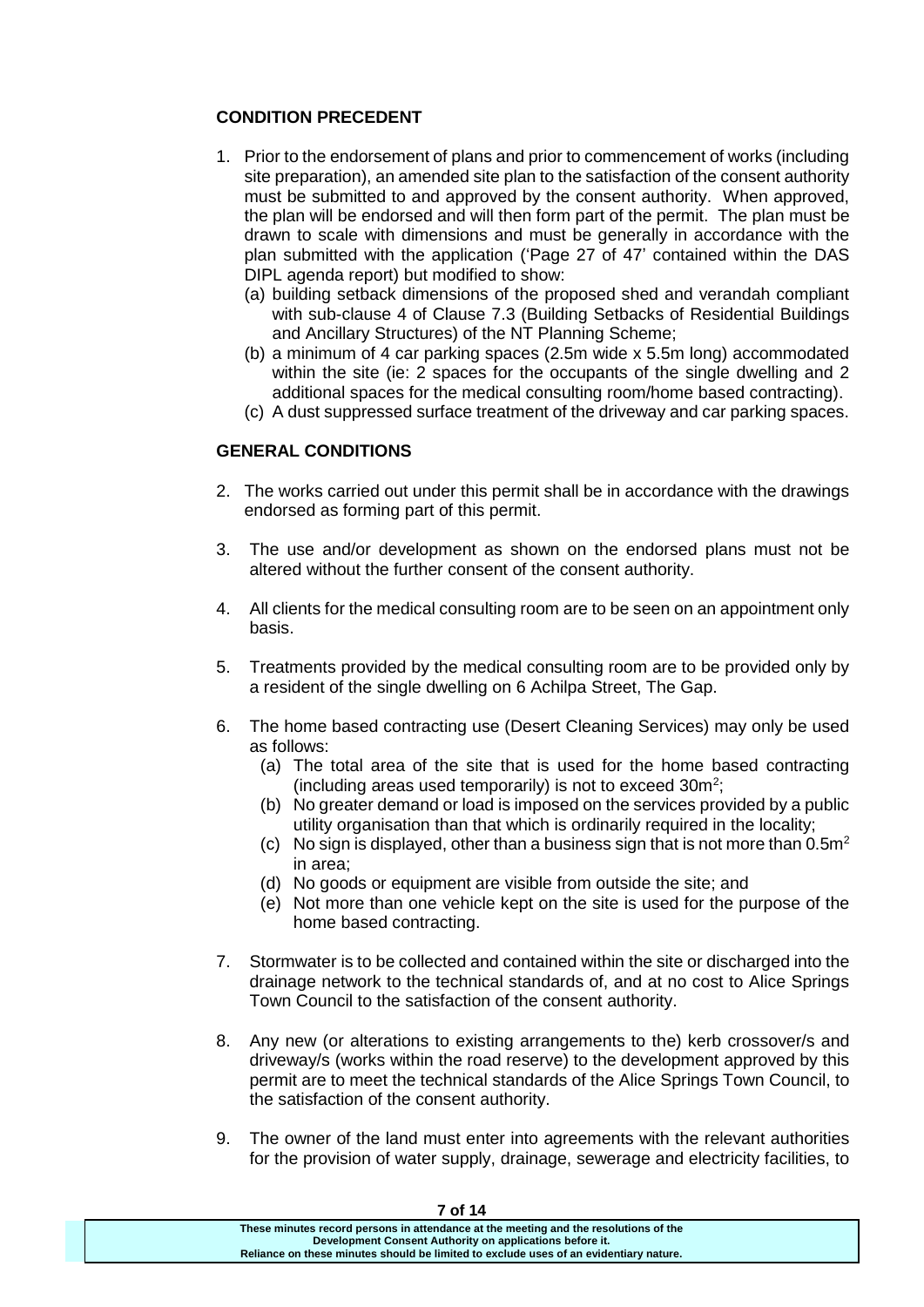the development shown on the endorsed plan in accordance with the authorities requirements and relevant legislation at the time.

### NOTES:

- 1. This development permit does not grant "building approval" for the proposed works and associated use and you are advised to contact a registered private Building Certifier to ensure that you have attained all necessary approvals before commencing construction works or occupation of the building.
- 2. A "Permit to Work Within a Road Reserve" may be required from Alice Springs Town Council before commencement of any work within the road reserve.
- 3. Notwithstanding the approved plans, all signage is subject to Alice Springs Town Council approval, at no cost to Council.
- 4. The development and use hereby permitted should be designed, constructed and operate in accordance with the *Public & Environmental Health Act 2011* and comply with the Public and Environmental Health Guidelines for Hairdressing, Beauty, Therapy & Body Art.
- 5. The permit holder is advised that the proposal may have assessment implications under the *Waste Management and Pollution Control Act 1998*. More information can be found on the Northern Territory Environment Protection Authority website at:<https://ntepa.nt.gov.au/waste-pollution/guidelines/guidelines> The applicant is encouraged to contact the NT EPA on (08) 89244218 or [ntepa@nt.gov.au.](mailto:ntepa@nt.gov.au)
- 6. The Northern Territory Environment and Protection Authority has advised that the proponent must comply with their General Environment Duty provided by section 12 of the *Waste Management and Pollution Control Act 1998.*
- 7. The Department of Environment and Natural Resources advises that construction work should be conducted in accordance with the Northern Territory Environment Protection Authority's Noise Guidelines for Development Sites. The guidelines specify that on-site construction activities are restricted to between 7am and 7pm Monday to Saturday and 9am to 6pm Sunday and Public Holidays. For construction activities outside these hours refer to the guidelines for further information.
- 8. You are advised to contact Dial Before You Dig on 1100 to obtain a location of the Telstra Network and arrange for any relocation if required. The Telstra contact for relocation work is the Network Integrity and Compliance Group on 1800 810 443.
- 9. The Power and Water Corporation advises that the Water and Sewer Services Development Section [\(waterdevelopment@powerwater.com.au\)](mailto:waterdevelopment@powerwater.com.au) and Power Network Engineering Section [\(powerconnections@powerwater.com.au\)](mailto:powerconnections@powerwater.com.au) should be contacted via email a minimum of 1 month prior to construction works commencing in order to determine the Corporation's servicing requirements, and the need for upgrading of on-site and/or surrounding infrastructure.
- 10. This permit will expire if one of the following circumstances applies:
	- (a) the development and use is/are not started within two years of the date of this permit; or

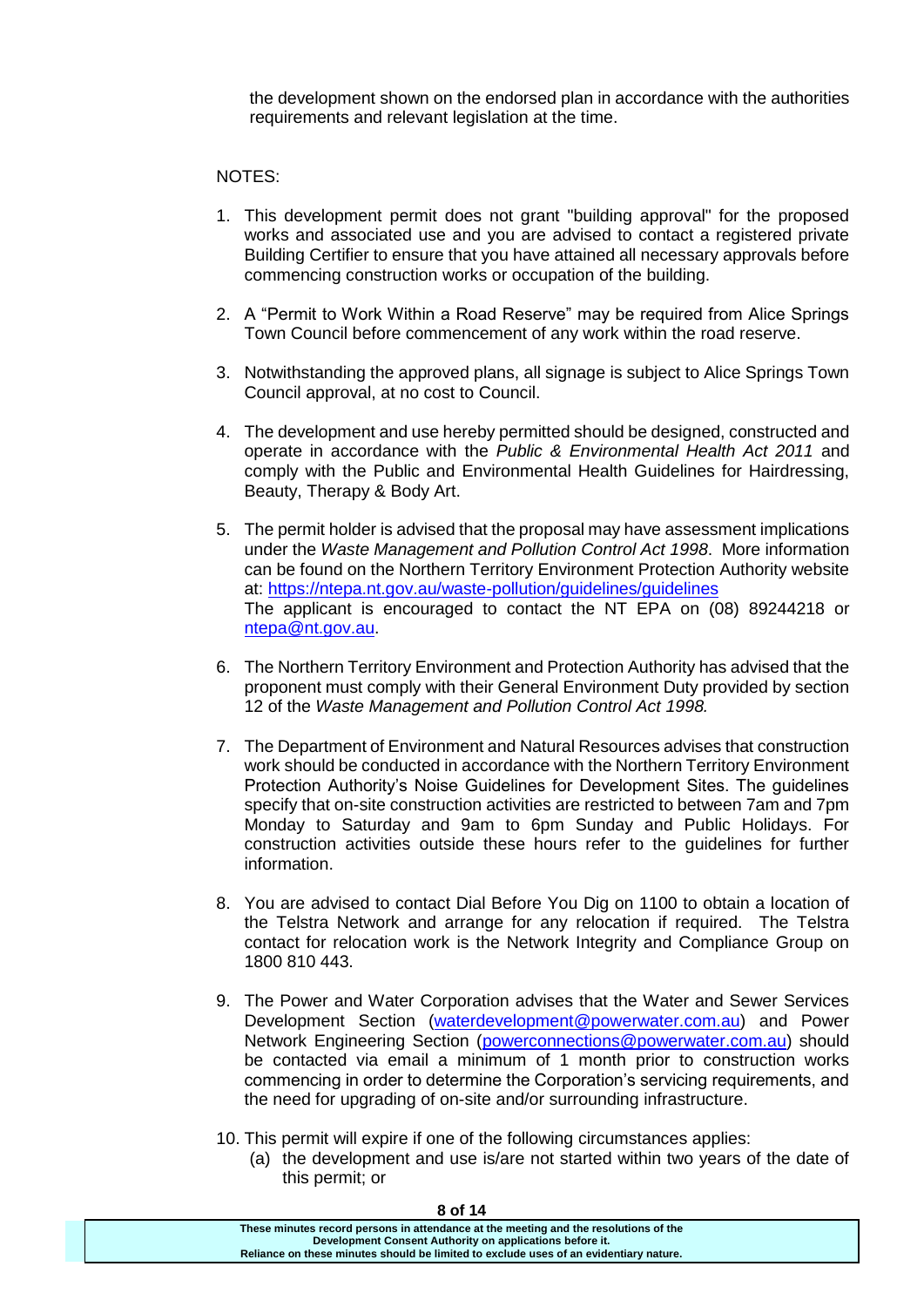(b) the development is not completed within four years of the date of this permit. The consent authority may extend the periods referred to if a request is made in writing before the permit expires.

### **REASONS**

1. Pursuant to section 51(a) of the *Planning Act 1999*, the consent authority must take into consideration the planning scheme that applies to the land to which the application relates.

A medical consulting room is a discretionary land use in Zone SD (Single Dwelling Residential) of the NT Planning Scheme. It is considered that the uses to be undertaken by residents of the single dwelling are of a sufficiently low intensity that it can be conducted without detrimental impact on surrounding neighbours and land uses. Having considered the matters listed in Clause 6.5.2 (reduction in Parking Requirements) of the NT Planning Scheme, the provision of 4 car parking spaces is considered adequate for the occupants of the single dwelling and levelof parking expected to be generated by the business. The building setbacks of the proposed shed and verandah will comply with Clause 7.3 (Building Setbacks of Residential Buildings and Ancillary Structures) of the NT Planning Scheme.

- 2. Variations to Clause 6.5.3 (Parking Layout) of the NT Planning Scheme for:
	- a car parking and driveway area not being surfaced in an all weather seal coat; and
	- car spaces not being line marked

are considered satisfactory in this instance as this is expected to help maintain the low density residential character of the locality and car parking can be managed in an appropriate manner within designated car parking areas, and that all car parking bays are useable, functional and convenient and in accordance with the intent of the clause.

3. Pursuant to section 51(n) of the *Planning Act 1999* the consent authority must take into consideration the potential impact of development on the existing and future amenity of the area in which the land is situated.

The low intensity use of the medical consulting room and home based contracting is not expected to generate any significant adverse impacts on existing or future amenity of the locality. The uses will be undertaken by residents of the dwelling. The uses are not expected to generate vehicle movements or noise markedly above those of an average household consistent with the single dwelling character of the area. The height and building setbacks of the proposed shed complies with the minimum standards contained in the NT Planning Scheme.

4. Pursuant to section 51(h) of the *Planning Act 1999*, in considering a development application the Development Consent Authority is required to take into account the merits of the proposed development as demonstrated in the application.

The application identified merits including:

- the site is of adequate size and shape for the proposed uses being sought;
- appointments for the therapy centre are by appointment only and averages around 7 clients per week;
- the therapy service will be carried out by one person at a time by a licensed practitioner who resides within the single dwelling;
- clients of the cleaning business do not need to attend the site;
- there are no habitable rooms proposed with the development;

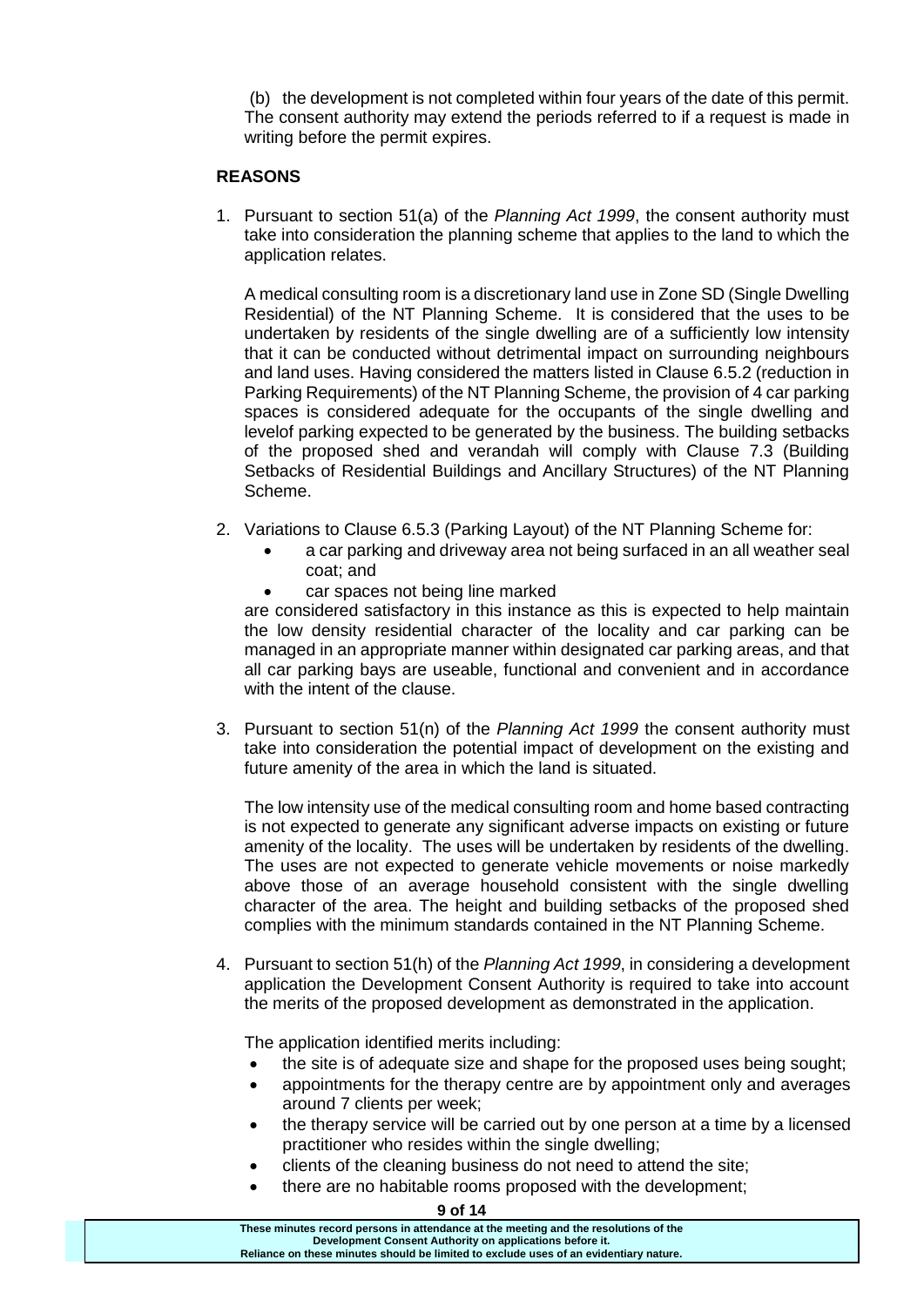- building setbacks and height restrictions are compliant; and
- floor area for medical consulting room and home based contracting is compliant.
- 5. Pursuant to section 51(j) of the *Planning Act 1999*, in considering a development application the Development Consent Authority is required to take into account the capability of the land to which the proposed development relates to support the proposed development and the effect of the development on the land and on other land, the physical characteristics of which may be affected by the development.

Flood mapping indicates the potential for flooding between 0.15m and 2.0m in a 1% AEP event across the whole of site, however the new building will not contain any "habitable rooms" and the land is expected to be capable of supporting the proposed use and development without undue impact on other land.

- 6. Pursuant to section 51(e) of the *Planning Act 1999*, in considering a development application the Development Consent Authority is required to take into account any submissions made under section 49 of the Act and any evidence or information received under section 50 of the Act. No public or local authority submissions were received under section 49 of the Act.
- **ACTION:** DAS to prepare a Notice of Consent and Development Permit

#### **ITEM 4 PA2019/0326 INDEPENDENT UNIT WITH FLOOR AREA GREATER THAN 80M<sup>2</sup> NT PORTION 4907, 80 CHATEAU ROAD, SUBURB OF CONNELLAN**

# **APPLICANT RICHARD WILLIAMSON**

Richard Williamson (applicant) attended the meeting and spoke further to the application.

**RESOLVED 0106/19** That, the Development Consent Authority vary the requirements of Clause 7.10.4 (Independent Units) of the Northern Territory Planning Scheme, and pursuant to section 53(a) of the *Planning Act 1999*, consent to the application to develop NT Portion 4907, 80 Chateau Road, Suburb of Connellan, Alice Springs for the purpose of an Independent Unit within a defined flood area with a floor area in excess of 80 $m<sup>2</sup>$ , subject to the following conditions:

# **CONDITION PRECEDENT**

- 1. Prior to the endorsement of plans and prior to commencement of works (including site preparation), amended plans to the satisfaction of the consent authority must be submitted to and approved by the consent authority. When approved, the plans will be endorsed and will then form part of the permit. The plans must be drawn to scale with dimensions and must be generally in accordance with the plans submitted with the application but modified to show:
	- a) The single dwelling and independent unit serviced by a common effluent disposal system; **OR**
	- b) Documentary evidence provided by a licensed certifying plumber and drainer that:
		- (i) The existing effluent disposal system on NT Portion 4907 is incapable of accepting the increased load associated with the new independent unit; and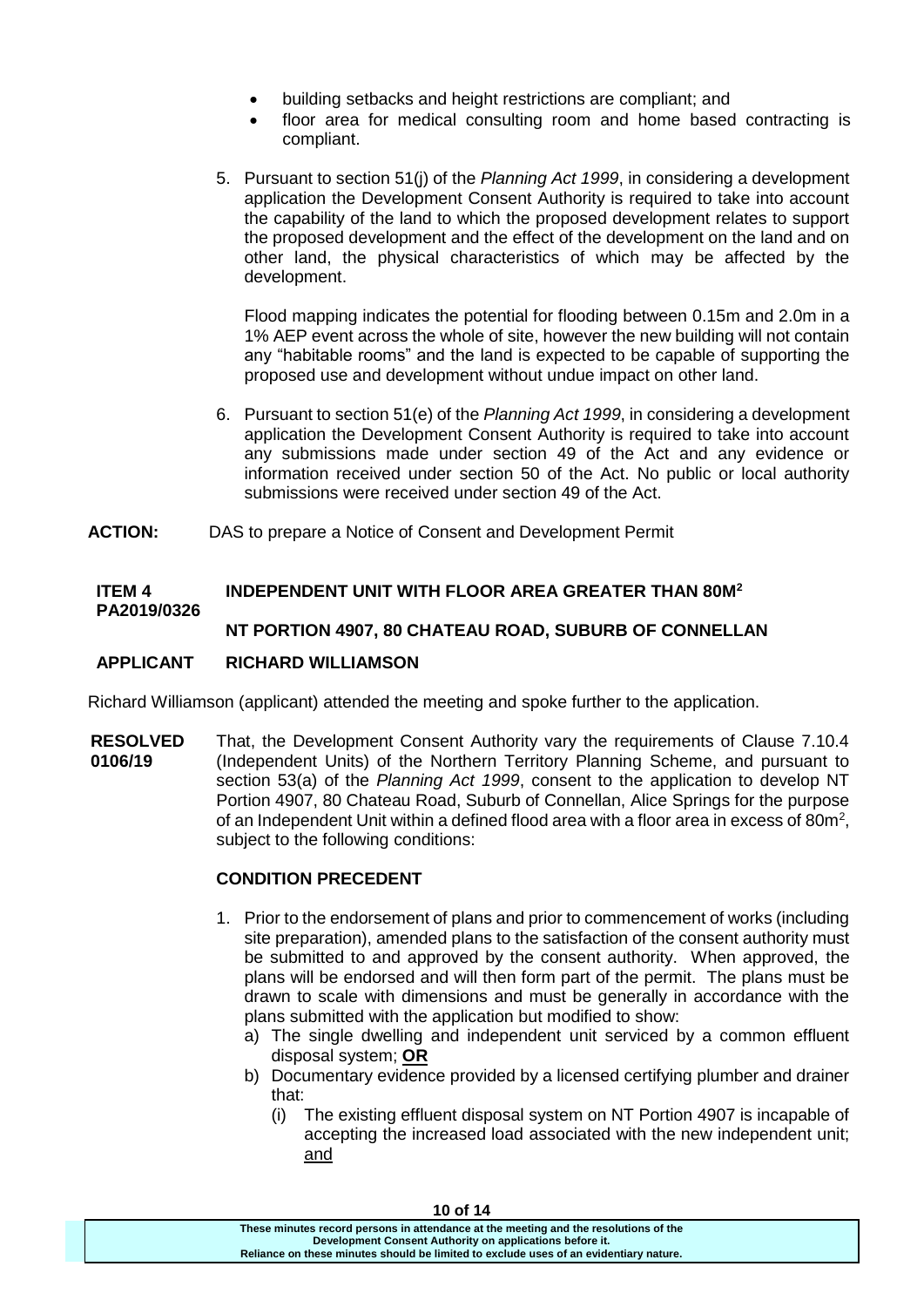(ii) The proposed onsite wastewater treatment system is appropriate for the proposed development (noting that NT Portion 4907 is located within a Defined Flood Area (1% AEP event)).

# **GENERAL CONDITIONS**

- 2. The works carried out under this permit shall be in accordance with the drawings endorsed as forming part of this permit.
- 3. The owner of the land must enter into agreements with the relevant authorities for the provision of water supply and electricity services to the development shown on the endorsed plans in accordance with the authorities' requirements and relevant legislation at the time. NOTE: no more than one electricity and water connection to NT Portion 4907 is permitted.
- 4. Any developments on or adjacent to any easements on site shall be carried out to the requirements of the relevant service authority to the satisfaction of the consent authority.
- 5. The finished floor levels of "habitable rooms" of the "independent unit" shall be no lower than 547.3 metres Australian Height Datum (AHD). The developer shall demonstrate compliance with this condition by providing "as constructed" finished floor levels (certified by a Licensed Surveyor) for the independent unit. Levels should be provided for a minimum of 2 points on the finished floor of the independent unit. This condition is to the satisfaction of the Development Consent Authority.

# NOTES:

- 1. This development permit does not grant "building approval" for the demolition of existing buildings and proposed new development works. The Building Code of Australia requires that certain structures within 900mm of a boundary meets minimum fire resistance level requirements and you are advised to contact a registered private Building Certifier to ensure that you have attained all necessary approvals before commencing construction works.
- 2. Prior to applying for building approval, it is recommended that the land owner / developer considers engaging the services of a Licensed Surveyor to carry out Level and/or Height AHD Survey to identify where the "ground level" of the site and ensure the "habitable rooms" of the independent unit will comply with Condition 5 of this permit. This information can also be used for the purposes of section 6 of the *Building Regulations 1993*.
- 3. The Department of Environment and Natural Resources advises that construction work should be conducted in accordance with the Northern Territory Environment Protection Authority's Noise Guidelines for Development Sites. The guidelines specify that on-site construction activities are restricted to between 7am and 7pm Monday to Saturday and 9am to 6pm Sunday and Public Holidays. For construction activities outside these hours refer to the guidelines for further information.
- 4. A "Permit to Work Within a Road Reserve" will be required from Alice Springs Town Council for works within the road reserve of Chateau Road.
- 5. The Power and Water Corporation advises that the Water and Sewer Services Development Section [\(waterdevelopment@powerwater.com.au\)](mailto:waterdevelopment@powerwater.com.au) and Power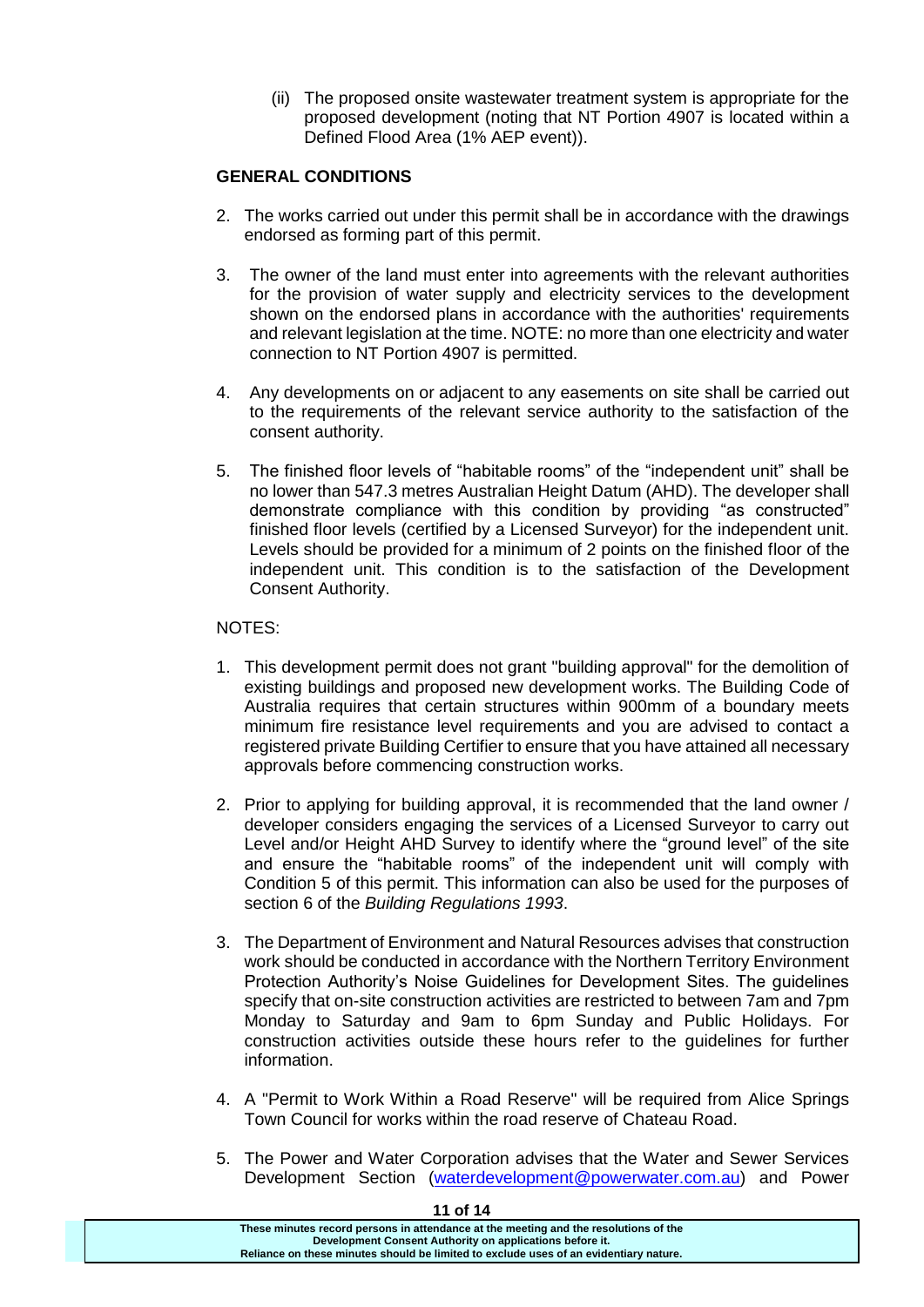Network Engineering Section [\(powerconnections@powerwater.com.au\)](mailto:powerconnections@powerwater.com.au) should be contacted via email a minimum of 1 month prior to construction works commencing in order to determine the Corporation's servicing requirements, and the need for upgrading of on-site and/or surrounding infrastructure.

- 6. Professional advice regarding implementation of soil erosion control and dust control measures that could be employed throughout the construction phase of the development are available from Department of Environment and Natural Resources.
- 7. This permit will expire if one of the following circumstances applies:
	- (a) the development *and use is/are* not started within *two* years of the date of this permit; or

(b) the development is not completed within *four* years of the date of this permit. The consent authority may extend the periods referred to if a request is made in writing before the permit expires.

# **REASONS**

1. Pursuant to section 51(a) of the *Planning Act 1999*, in considering a development application, the Development Consent Authority must take into account any planning scheme that applies to the land to which the application relates.

The proposal has been assessed against the relevant clauses of the Northern Territory Planning Scheme (NTPS) and generally complies. The proposal does not comply with the provisions of under Clause 7.10.4 (Independent Units) of the NTPS and variations to the provisions is sought as part of the application.

The site is zoned RL (Rural Living) of the NTPS. The primary purpose of Zone RL is to provide for low-density rural living and a range of rural land uses including agriculture and horticulture. The proposal is considered to be generally in accordance with the purpose of the zone as it allows for low-density rural living.

The primary purpose of Clause 7.10.4 is to ensure that an independent unit does not detrimentally impact on the amenity of adjoining and nearby property and remains ancillary to the single dwelling on a site. The independent unit will be the second dwelling on the site and access to it is via the single existing crossover. Both dwellings will be serviced by a single reticulated power and water connection.

The proposal does not comply with sub-clauses 2(b)(ii) and 2(d) of Clause 7.10.4. The proposal seeks approval for a floor area of the independent unit exceeding  $80m<sup>2</sup>$  and is has not been demonstrated that the unit would be serviced by a common effluent disposal system (ie: shared with the single dwelling).

The Authority is satisfied that the increased floor area to  $92.1\,\mathrm{m}^2$  is appropriate and the independent unit is suitable for the site. The setbacks and existing landscaping soften the visual and acoustic impacts of the development from the surrounding properties.

The updated documentation sought though the condition precedent will ensure that the proposed development either:

- Complies with sub-clause 2(d) in that both dwellings will be service by a common effluent disposal system; or
- A licensed certifying plumber provides documentary evidence that the requirements of sub-clause 4 of Clause 7.10.4 will be complied with. The

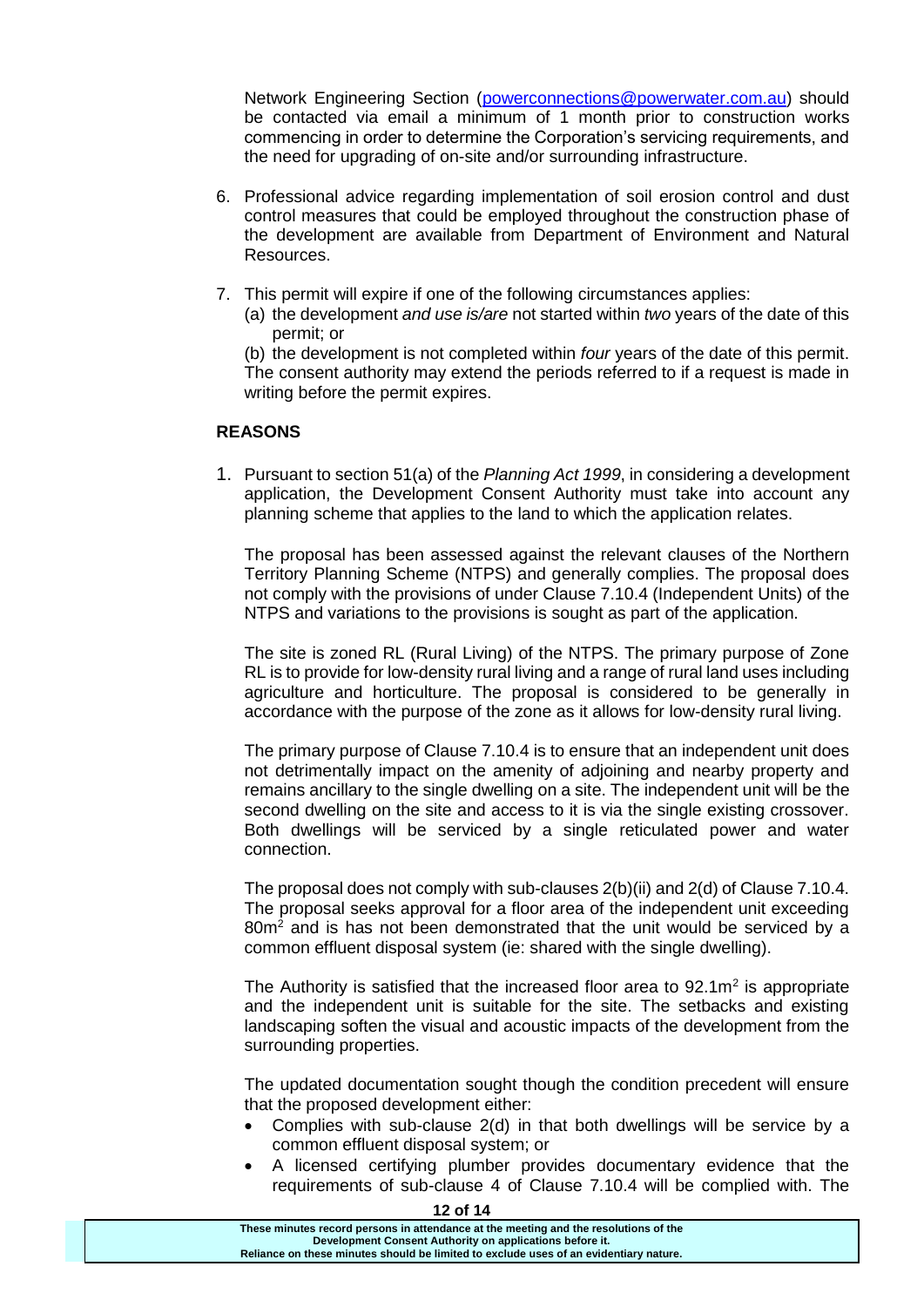Authority considers that the independent unit can be serviced by an independent effluent disposal system, subject to the documentary evidence being provided.

The subject site is identified on current flood mapping as being liable to inundation in a 1% AEP Defined Flood Event. Habitable rooms of the independent unit will be built 300mm above the modelled flood height without the need for filling the site. The development is therefore considered to be consistent with the purpose and performance criteria of Clause 6.14 (Land Subject to Flooding and Storm Surge) of the NT Planning Scheme.

2. Pursuant to section 51(b) of the *Planning Act 1999*, in considering a development application, the Development Consent Authority must take into account any proposed amendments to such a planning scheme:

(i) that have been or are on exhibition under Part 2, Division 3;

(ii) in respect of which a decision has not been made under Part 2, Division 5; and

(iii) that are relevant to the development proposed in the development application;

Pursuant to section 27 of the *Planning Act 1999*, proposed Planning Scheme Amendment PA2017/0203 was on public exhibition from 31 May 2019 to 28 June 2019. PA2017/0203 seeks to amend Clause 7.5 (Private Open Space) of the NT Planning Scheme to clarify the purpose of the clause and introduce greater design flexibility for single dwellings on small lots.

An assessment of the development application against the proposed amendments to Clause 7.5 (Private Open Space) of the NT Planning Scheme is identified that the private open space arrangements proposed within the development application will be able to comply with the minimum dimension, area, surface treatment and "open to the sky" criteria proposed within PA2017/0203.

- 3. Pursuant to section 51(e) of the *Planning Act 1999*, in considering a development application, the Development Consent Authority must take into account any submissions made under section 49, and any evidence or information received under section 50, in relation to the development application. No public or local authority submissions were received during the exhibition period under section 49 of the *Planning Act 1999* with respect to the proposal.
- 4. Pursuant to section 51(j) of the *Planning Act 1999*, in considering a development application, the Development Consent Authority must take into account the capability of the land to which the proposed development relates to support the proposed development and the effect of the development on the land and on other land, the physical characteristics of which may be affected by the development. The land is reasonably flat and identified as being liable to inundation in a 1% AEP Defined Flood Event, however, finished floor levels of "habitable rooms" will be built above flood level without the need for substantial fill. The surrounding area has been developed for rural residential purposes and a single dwelling has been established on the site for over 25 years. As such, the land is considered capable of supporting the proposed development. The Department of Environment and Natural Resources have not identified any concerns with the proposal.
- 5. Pursuant to section 51(m) of the *Planning Act 1999*, in considering a development application, the Development Consent Authority must take into account the public